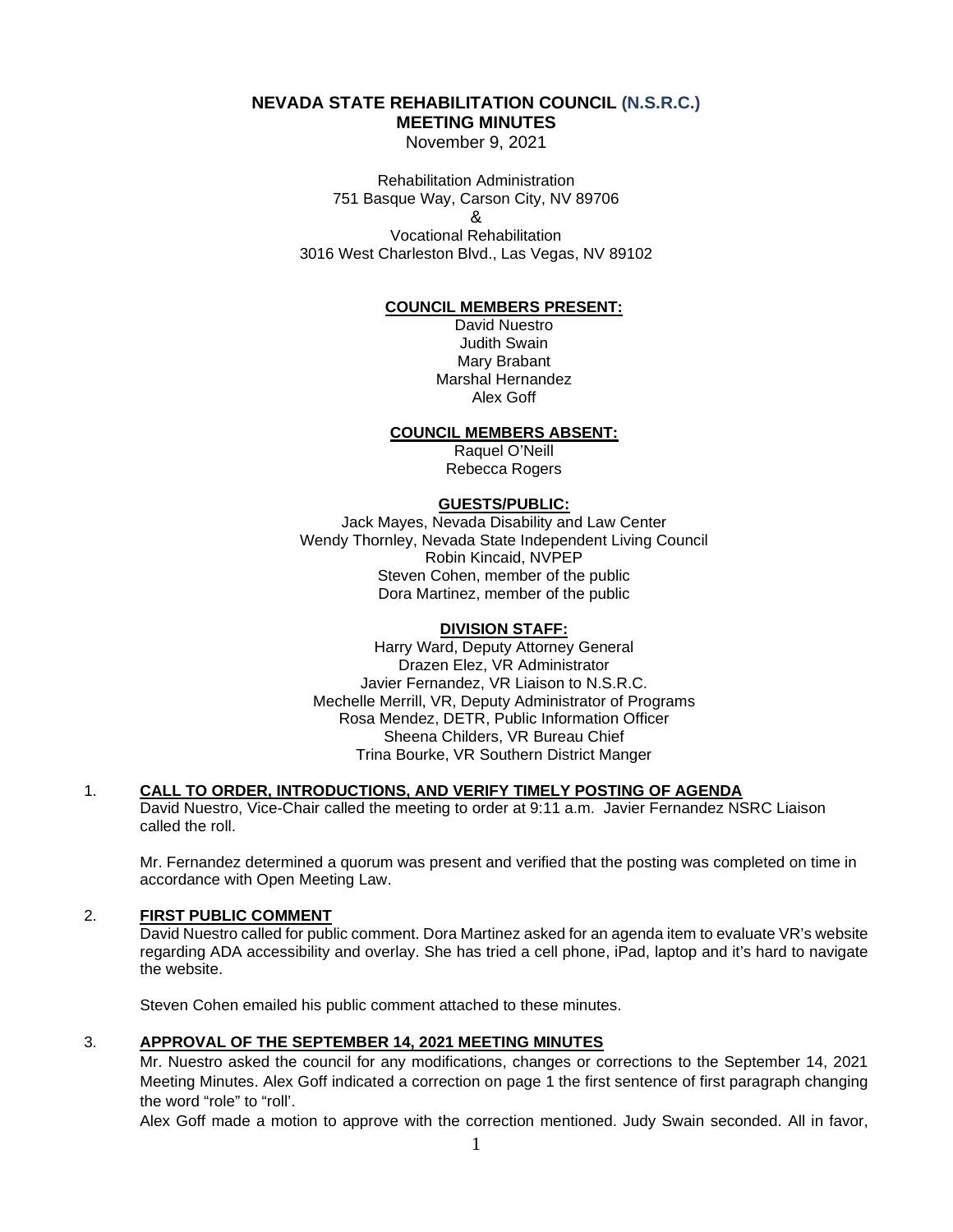none-opposed, none-abstained, motion carried.

## 4. **NSRC ANNUAL REPORT FINAL DRAFT**

Rosa Mendez, DETR-Public Information Officer reviewed the 2021 NSRC Annual Report. The following changes where suggested by the council:

Final Administrator letter was pending submission. There were two outstanding council members images pending, Alison Stephens and Marshal Hernandez. Pending the final data for the Fact Sheet and the State Map. Page 30, there is a blue line to be removed where it says, "Northern Nevada." A revised cover photo is pending. Page 29, the fact sheet Federal Fiscal Year should be 2021. Footer section of all pages should be 2021. A redesign of the fact sheet is forth coming.

# 5. **REVIEW OF THE VOCATIONAL REHABILITATION SERVICES PORTION OF THE UNIFIED STATE PLAN DRAFT 2021**

Drazen Elez, Division Administrator begin his presentation. Thanking all committee members and staff for their input. Emphasizes were made on the goals of NSRC, VR and individual goal's the plan will meet in the Statewide Plan.

Mechelle Merrill, Division Deputy Administrator made comments on how the VR Plan reflects the movement towards removing the redundancies in the wording. The Plan is reflective of where we are now without the redundancies.

Alex Goff made a motion to approve the VR portion of the state plan as made by agency staff, Judy Swain seconded. All in favor, non-opposed, none-abstained, motion carried.

## 6. **OTHER REPORTS**

Jack Mayes, Executive Director of the Nevada Disability and Law Center (NDALC) presented info on the Client Assistance Program (CAP). Finalized yearend report which will be shared at the next council meeting. Some highlights from the report include: Non-case services they do information referrals. They are about 50/50 between information about Rehabilitation and Title 1 of the ADA. Due to COVID, training was limited, mostly remote outreach. Regarding case work, the two items that stood out from the past were: communication problems between the individual and VR counselors and conflict about what VR services are to be provided. Communication is constantly open with VR. There have been formal appeal hearings, all issues have been taken care of at a lower level. The number one outcome is reestablishing communications with counselors and clients.

Wendy Thornley, Nevada State Independent Living Council (SILC) provided a few updates. Sub awards were sent to the SILS for fiscal year 222 to provide scholarships for training to youth initiatives. There is a new accessible reporting option called "Q 90" for the SILC's council to report to the American Civil Liberties Union (ACLU). Report generated and submitted on November 1, 2021. Hearts of Glass film Presentation and panel discussion at Ben's village was a success. New community partner Vertical Harvest filmed based on to start model in Las Vegas area. SILC to work with Golden Network TV to produce training videos and a documentary on intendent living to be shared on public channel and podcast network in the near future. RCIL unofficial Part B SILC out of Carson City received a Federal Vaccination Effort Award for vaccination efforts for rural communities for SILC members all around Nevada. Nevada SILC is working with Colorado SILC and the Nevada ADSD to create a formal Independent Living Training for all partners to go over the Person-Centered Care and Medical Models for their programs. The next quarterly meeting is scheduled for January 12th & 13th at 1pm on both days and are open to the public and attendance is welcome.

# 7. **NSRC ORIENTATION / MEMBERSHIP UPDATE**

Mechelle Merrill, Division Deputy Administrator reviewed the NSRC Orientation.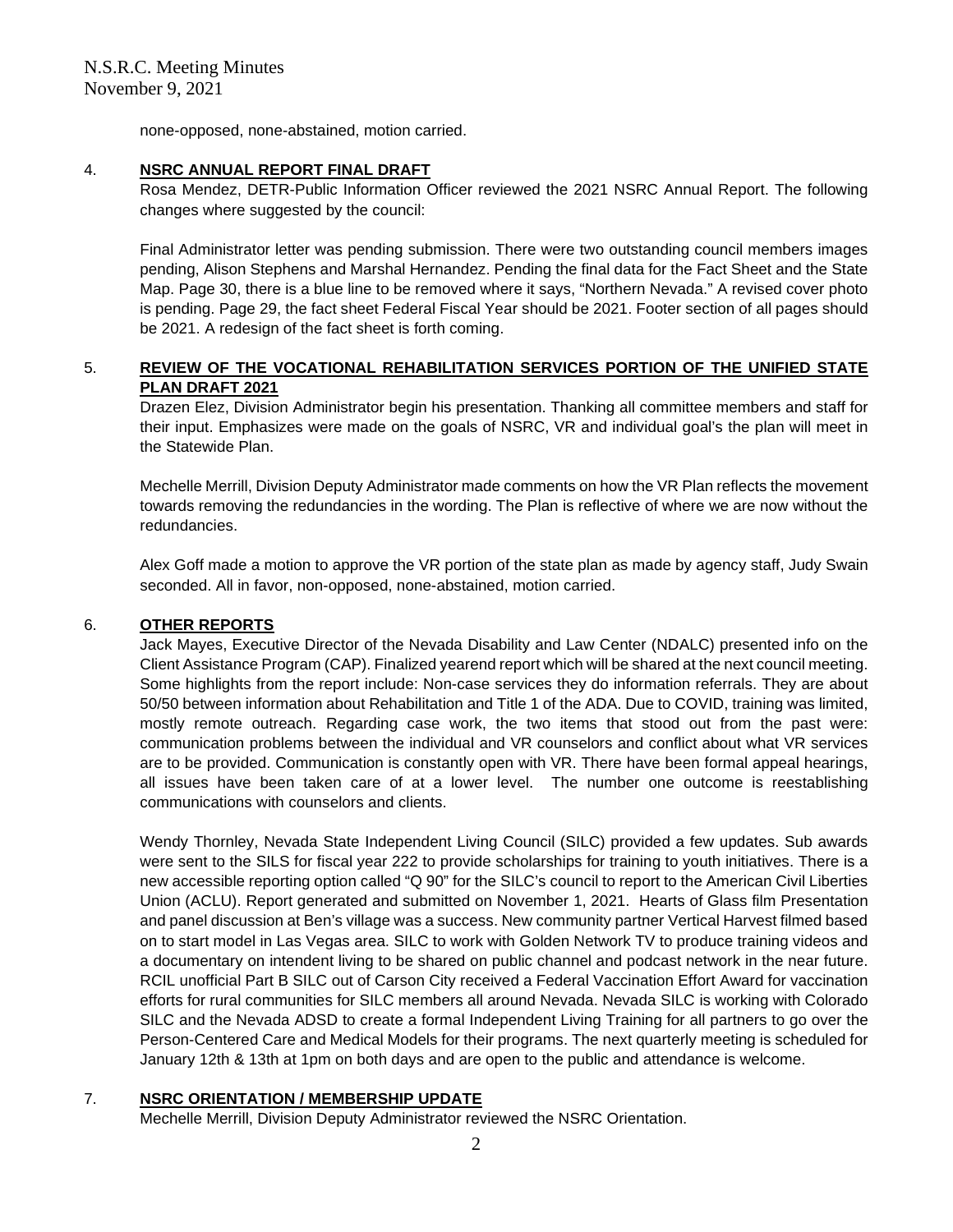### **Vision Statement**

A skilled and inclusive Nevada workforce.

### **Mission Statement**

Actively engaging with Nevada businesses to understand their employment needs; and creating innovative programs that develop the strengths, priorities and talents of individuals with disabilities; ensuring that Nevada works for everyone.

## **Why Vocational Rehabilitation Matters?**

2019 Data information indicates there are 327,139 working age Nevadans with disabilities. 78.6% of those without disabilities are Employed compared to 41.1% with disabilities are employed. 58% of working age Nevadans with disabilities are unemployed compared to only 21% of those without. Who we serve: 58% Mental Disabilities, 22% with Sensory and Communication Disabilities and 20% Physical Disabilities have been served. People with disabilities constitute the nation's largest minority group as well as the ONLY group that any one of us can become a member of at any time. Poverty Rate is higher for people with disabilities at 24% living in poverty. Compared to their peers with 10% living in poverty.

## **Locations / Staffing**

We have 13 Locations, most co-located within Job connect Offices, 133 Employees Statewide and 48 Rehabilitation Counselors with Majority holding a master's degree and are Certified Rehabilitation Counselors.

## **Caseload/ Program Costs**

Caseloads vary about 70 cases. Consumers pay nothing for services. We do apply a needs test which mandates financial participation for income exceeding 250% of the poverty level. Counseling and guidance services are free to anyone.

### **Eligibility**

The individual must have a physical or mental impairment, diagnosed by qualified medical professional. The impairment results in a substantial impediment to employment. The individual requires VR services to secure employment. The individual can benefit from services and they are able to legally work in the U.S. If receiving Social Security benefits for disability, they are presumptive eligible.

### **Process to Receive Services**

Submit online application. Complete Intake. Eligibility determination made within 60 days. Participate in Vocational and other Assessments. Consumer and Counselor discuss employment goal and create plan to achieve it. Individual Plan for Employment (IPE) within 90 days.

### **Some Customary Services**

Assessment of job skills & abilities. Career Counseling & Guidance. Community-Based Assessments & On-The-Job training. Vocational training, certificate programs, college education. Licenses, tools, equipment, uniforms & supplies for work. Orientation & Mobility Training. Assistive Technology for the workplace. Physical and Mental "Restoration" examples are physical therapy, cataract surgery, dental, hearing aids and low vision clinic. Interpreters. Job coaches. Job development & Job Retention services.

# **Workforce Innovation & Opportunity Act (WIOA) and its effect on BVR and BSBVI signed into law July 22, 2014.**

This legislation and its implementing regulations are designed to strengthen and improve the nation's public workforce development system and help Americans with significant barriers to employment, including individuals with disabilities into high quality jobs and careers and help employers hire and retain skilled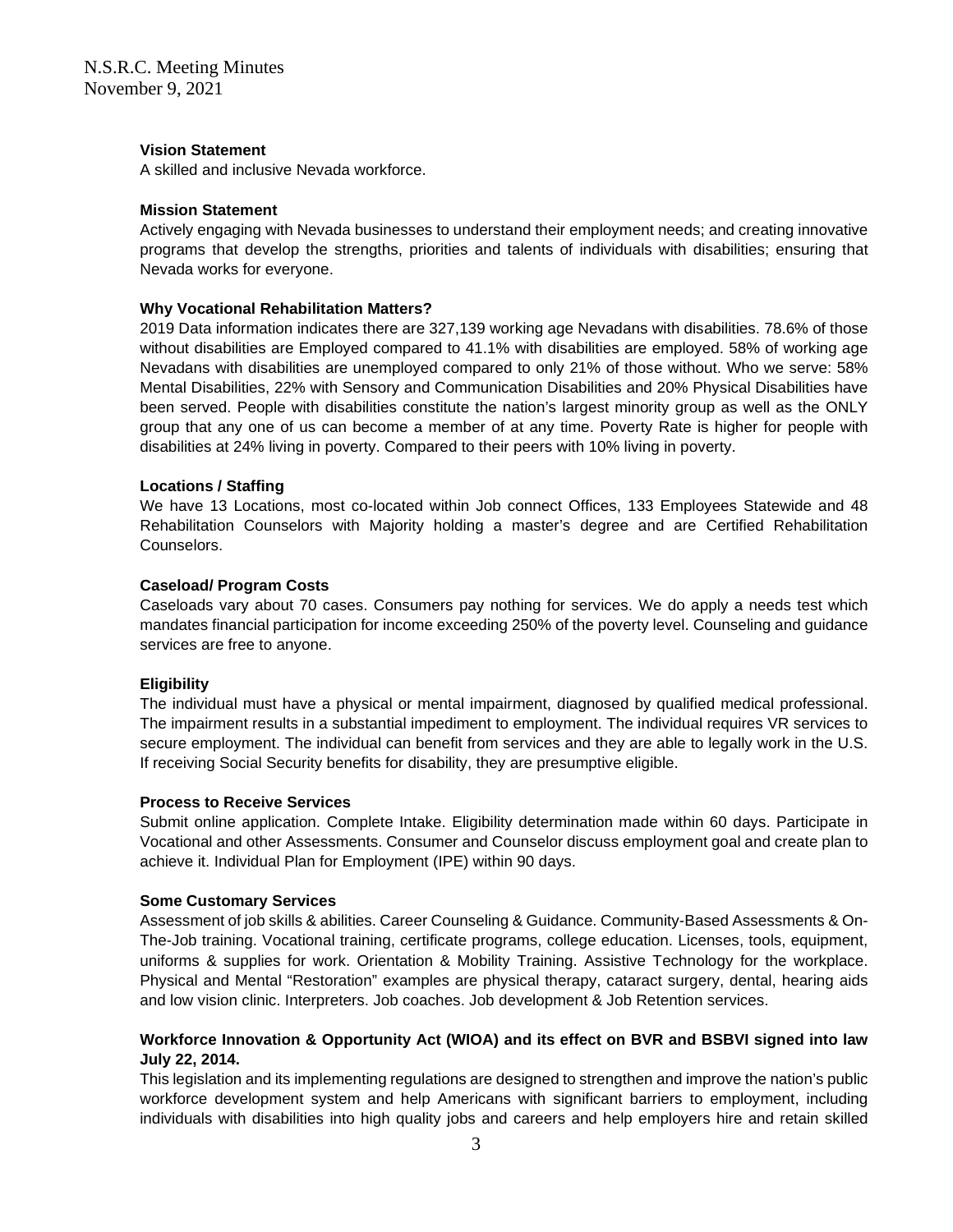## workers.

Ms. Merrill expressed the importance of this law for going into effect. By upscaling the opportunities for the clients to achieve a better employment and career paths. Placed more emphasis on transition age students. WIOA feels children are the further and support them on pretransition years will have better success as adults and services are geared towards that now.

## **WIOA Core Programs**

Title I (U.S. Department of Labor) – Workforce Development and One- Stop System Title II (U.S. Department of Education) – Adult Education and Family Literacy Act program Title III (U.S. Department of Labor) – Wagner-Peyser Employment Service program Title IV (U.S. Department of Education) – State Vocational Rehabilitation Services program

## **WIOA**

Amendments to the Rehab Act of 1973. Definitions. Common Performance Measures. Unified State Plan. IPE timeline changes. Training & Services to Employers. Pre-Employment Transition Services. Subminimum Wage. Supported Employment.

## **Definitions**

Student – Up to age 22; and eligible for or receiving Special Education Services under IDEA, or meeting definition as person with a disability under Rehabilitation Act, Section 504, and participating in or enrolled in educational program

### Youth – Up to age 24

Competitive Integrated Employment – Minimum wage or higher, and at location where employee interacts with others to the same extent as someone without a disability interacts in the workplace

## **Common Performance Measures**

- 1. % in unsubsidized employment during the 2nd quarter after exit
- 2. % in unsubsidized employment during the 4th quarter after exit
- 3. Median earnings during the 22nd quarter after exit
- 4. % who obtain a recognized postsecondary credential or diploma or equivalent within one year of program exit
- 5. % that are in an education program that leads to a postsecondary credential and who achieve measurable skill gains
- 6. Effectiveness in serving employers

# **Pre-Employment Transition Services (Pre-ETS)**

15% of Section 110 grant funds in reserve 5 Required Activities for the provision of Pre-Employment Transition Services 9 Authorized Activities

# **Pre-Employment Transition Services 5 Required Activities**

Does Not Require an Open Case with VR:

- 1. Job Exploration Counseling
- 2. Counseling regarding postsecondary education and training programs
- 3. Instruction in Self-Advocacy
- 4. Work-Based Learning Experiences
- 5. Workplace Readiness training (social skills and independent living skills)

# **Sub-Minimum Wage**

1. Requires Youth to apply for VR services; have an IPE; work toward employment for a "reasonable period of time;" receive Career Counseling, Information & Referral service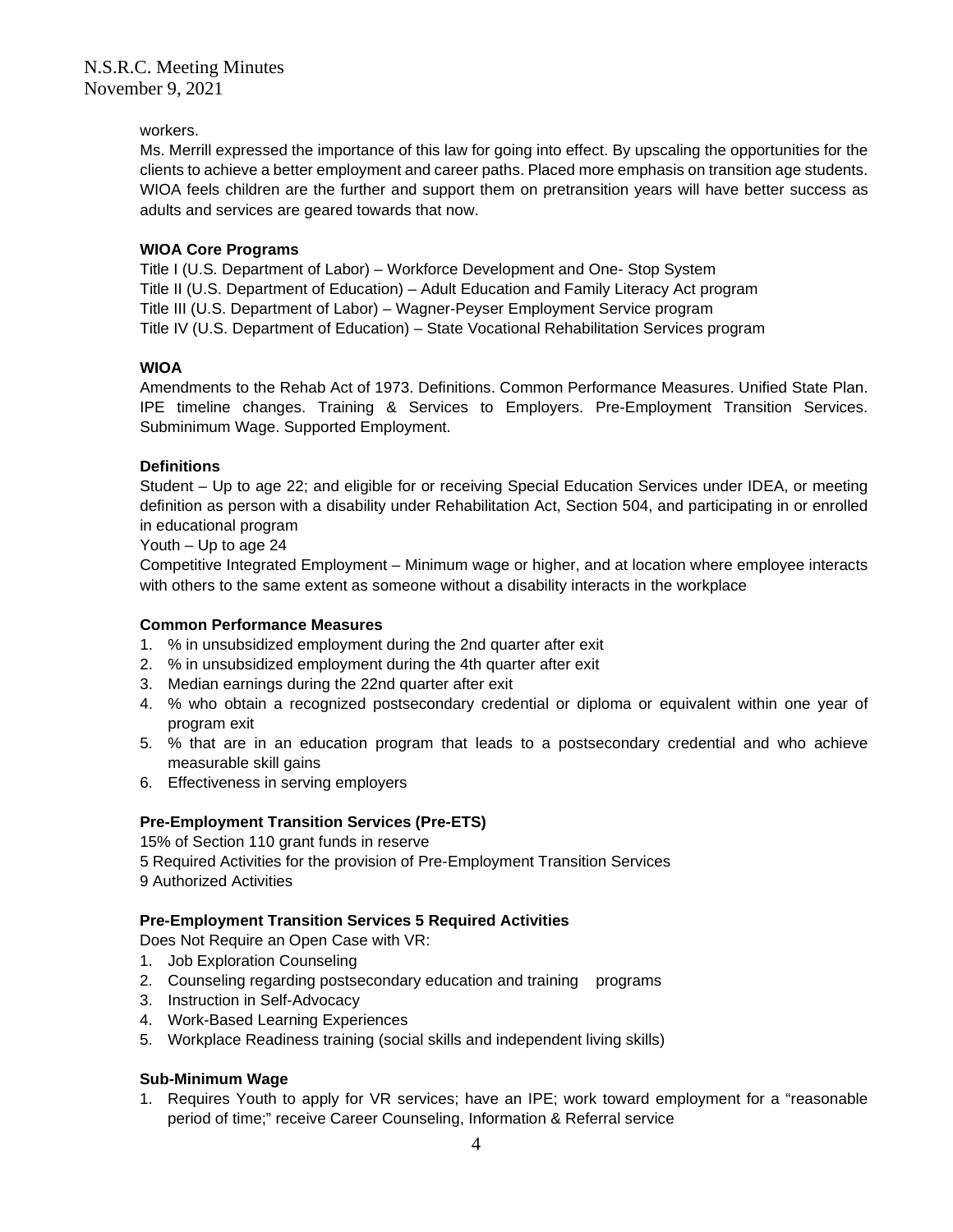# N.S.R.C. Meeting Minutes November 9, 2021

- 2. VR must document these services & provide to consumer
- 3. VR must provide follow-up information & referrals at intervals of 6 months the first year, and annually thereafter
- 4. Adults and those already in sub-min. wage jobs VR must provide info. & referrals annually & maintain records of this

## **How is Vocational Rehabilitation Funded?**

State General Fund BEN Expenditures and Effort Section 110 Federal Grant Interagency Transfer and Cost Allocation Federal Program Income 21.3% Non-Federal Match will get you 78.7% Federal Basic VR Grant

## **Federal Funds Reallotted**

In 2020 \$6,000,000. \$75,000 supported, client and youth. Allotments happens when we do not have enough state funds in Non-Federal to draw in the Federal Funds.

### **Return on Investment**

For every \$1 invested in VR there is a \$2.96 savings for taxpayers over the life of a client. For every General Fund dollar invested, the State saves \$16.73 over the life of a client.

## **Partnerships with Nevada Employers**

Ms. Merrill referenced the top five jobs before Pandemic. This list will be updated in the Tear Away sheet in the Annual report. Similar list but in different order due to the Pandemic due to the needs and demands.

- 1. Sales and Service Workers
- 2. Stock and Material Movers
- 3. Clerical / Administrative Support
- 4. Food Service Workers
- 5. Health Care / Medical Industry

### **Collaborations with Businesses**

- 1. BVR provides Disability 101 training to employer also Windmill training awareness and etiquette. How non disability employees work with disability employees in work site but not signaling individual out. Set up for success for everyone.
- 2. BVR funds soft skills instruction General or Specific to employer
- 3. BVR may fund candidates' wages during on-the-job training or internships opportunities through  $3<sup>rd</sup>$ party staffing agency
- 4. Employer provides work locations in Nevada, and specific job training and expertise

Ms. Merrill added: VR provides guidance on ADA issues with interviewing or hiring process. VR provides ergonomic evaluation. Along with other compliance support for businesses.

# **Sephora**

# **Training to Employment Program**

Sephora Distribution Center-Las Vegas

Nine-week training program on site:

- a) One week of soft skills and
- b) Eight weeks on-the-job training, specific to positions within Sephora's distribution center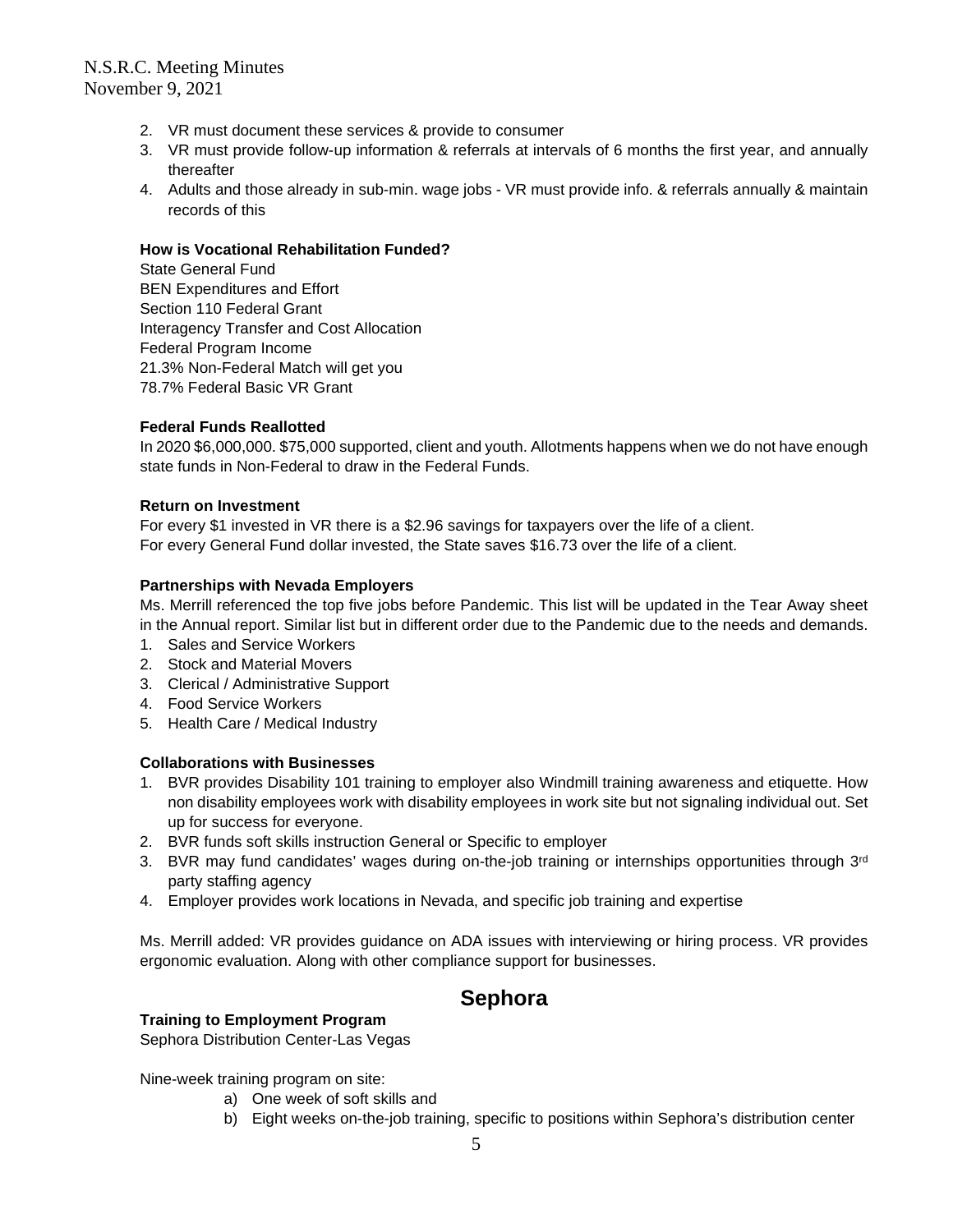c) Warehouse functions, Order Pick, Order Put & Order Pack

Sephora's commitment is that 30% of its full-time staff will be people who have a disability

VR funds the Trainer / Instructor position through Capabilities, Health and Human Services

Sephora pays the wages to consumers during the training program.

Model repeated with Starbucks, OfficeMax, Pepsi Cola. Possible new partner with Telsa Battery Factory. Model we are going to stay with.

# **A Better Bottom Line**

- 1. VR offers employers access to a large talent pool of qualified individuals with disabilities
- 2. Cost savings to employers
- 3. Recruitment and Retention Services
- 4. Workplace Accessibility
- 5. Education and Training on Disability Issues
- 6. Partnerships/apprenticeships/on-the-job training

## **NSRC Member Responsibilities**

## **Title 34 CFR 361.16 & 361.17**

- A. Apply and receive appointment by the Governor
	- a. Specific representatives, as outlined in CFRs and in Bylaws
	- b. Can include other/additional individuals
- B. Attend quarterly meetings
- C. Volunteer for subcommittees
- D. Assist with filling member vacancies
- E. Refrain from voting on any matter that would be a conflict of interest
- F. Ensure understanding of Nevada's Open Meeting Law and Robert's Rules for public meetings
- G. Ensure understanding of By-Laws
- H. Ensure understanding of Title 34 CFR 361.16 & 361.17
- I. Jointly submit an Annual Report
- J. Jointly develop and review annually VR's program goals and priorities, strategies and performance measures for the State Plan submission
- K. Assist with reports & Needs Assessment
- L. Review and analyze consumer satisfaction (survey instrument)
- M. Provide consultation to VR in developing, implementing and revising VR policies & procedures
- N. Review VR's performance related to eligibility; extent, scope & effectiveness of services; and ability of the VR program to accomplish its mission

Rehabilitation has 13 Field offices through Nevada from Elko to Winnemucca, Las Vegas and Reno. We have a strong virtual presence with our on-line application process.

# 8. **OPEN MEETING LAW TRAINING**

Mr. Nuestro introduced Harry Ward, Deputy Attorney General who presented the Open Meeting Law Training.

# **Applicability of the Open Meeting Law**

- The Open Meeting Law (OML) applies to meetings of public bodies. NRS 241.016(1).
- A "public body" is "any administrative, advisory, executive or legislative body of a State or a local government consisting of at least two persons which expends or disburses or is supported in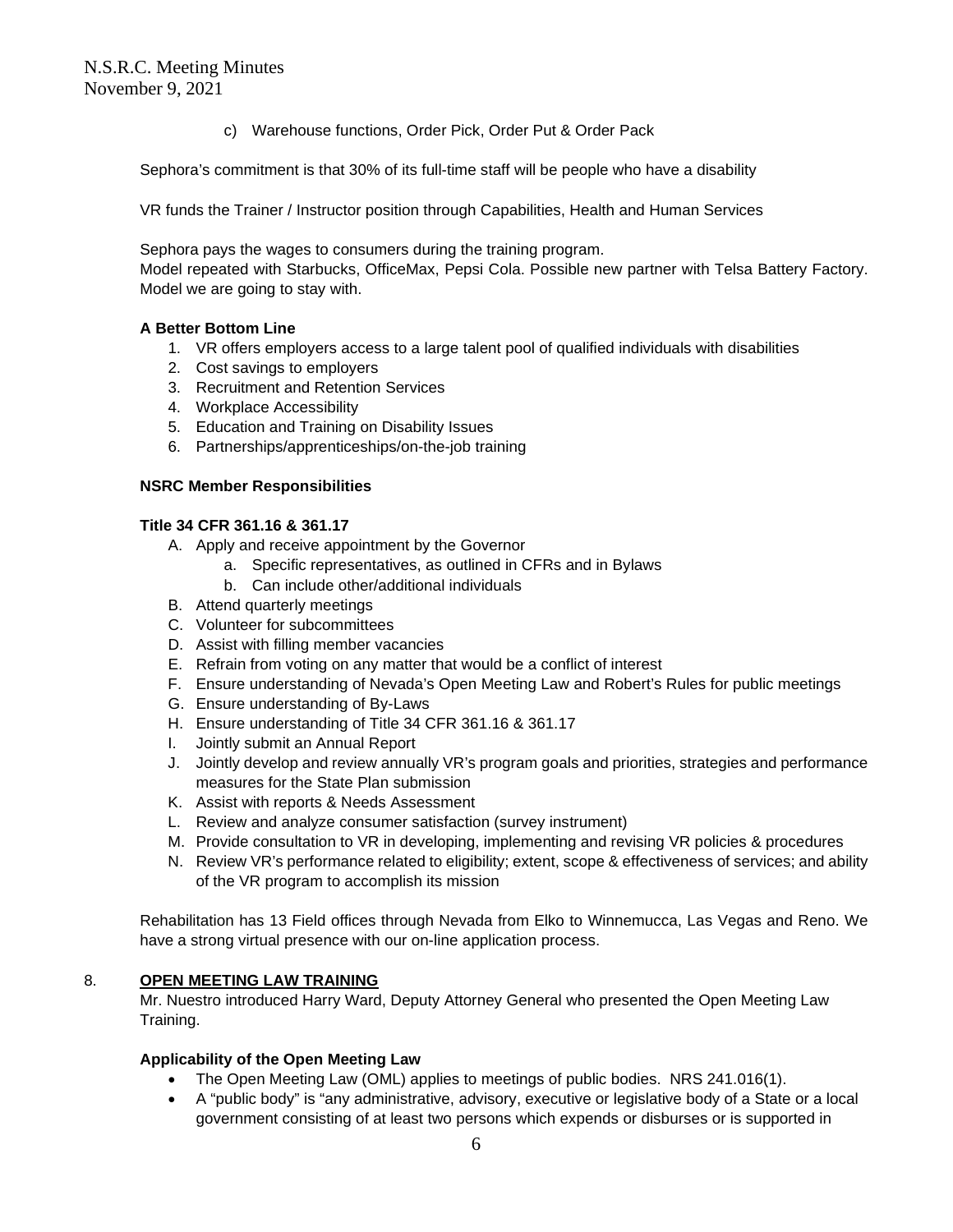whole or in part by tax revenue or which advises or makes recommendations to any entity which expends or disburses or is supported in whole or in part by tax revenue" NRS 241.015(4).

# **NRS Chapter 241**

- The OML is found in NRS Chapter 241
- Legislature declared in statute that it is the intent of the law that public bodies take action openly and that their deliberations be conducted openly. NRS 241.010(1).
- "The spirit and policy behind the OML favors open meetings and any exceptions thereto should be strictly construed."

## **What is a "Meeting"?**

- NRS 241.015(3) defines "meeting" as "the gathering of members of a public body at which a quorum is present, to deliberate toward a decision or to take action on any matter over which the public body has supervision, control, jurisdiction or advisory power."
- **Quorum:** a simple majority of the membership of a public body or another proportion set by law. NRS 241.015(5).
- **Deliberation:** collectively examine, weigh, and reflect upon the reasons for or against an action. NRS 241.015(2).
- **Action:** a decision, commitment, or promise made by a majority of the members present during a meeting. NRS 241.015(1).

### **Serial Communications**

- A meeting also includes serial communications
- What is serial communication?
	- 1. A series of gatherings of members of a public body.
	- 2. Less than a quorum is present at any individual gathering.
	- 3. The members of the public body attend one or more of the gatherings collectively constitute a quorum; and
	- 4. The series of gatherings was held with the specific intent to avoid the provisions of the OML.

## **What is a Meeting? Exceptions (NRS 241.015(3)(b))**

- The definition of a "meeting" does not include:
	- o **Social Functions** where there is no deliberation or action taken on any matter over which the public body has supervision, control, jurisdiction, or advisory power
	- o **Attorney-Client Litigation Sessions** to receive information from the body's attorney regarding potential or existing litigation matter over which the public body has supervision, control, jurisdiction, or advisory power.
	- o **Training Regarding Legal Obligations of the Public Body**

### **Meeting Notice and Agenda Requirements – (NRS 241.020)**

- Written notice must be given at least 3 working days before the meeting, which requires:
	- 1. Time, place, and location of the meeting.
	- 2. List of the locations where the notice was posted.
	- 3. The name, contact information, and business address for the person from whom a member of the public may request supporting materials and a list of the locations where the supporting materials is available to the pubic or information about how to find supporting material on the Internet; and
	- 4. An agenda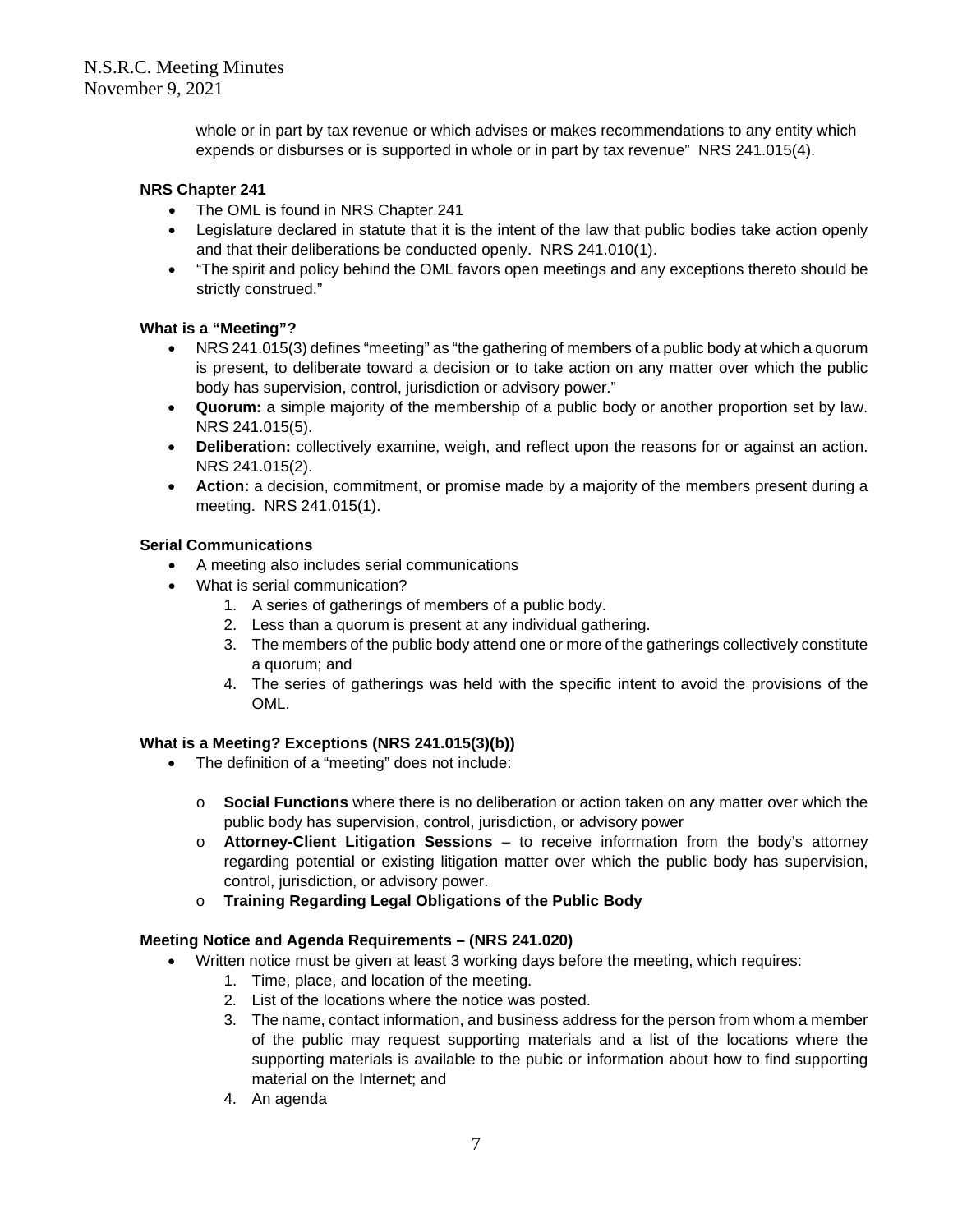# **Meeting Notice and Agenda Requirements**

- Agenda must consist of a clear and complete statement of the topics scheduled to be considered
- Action items must be clearly denoted as "for possible action"
- Public comment, to be taken at the beginning/end of meeting or before any action taken on an item
- If any portion of the meeting will be closed to consider the character, alleged misconduct, or professional competence of a person, the name of the person
- If the public body will consider whether to take administrative action regarding a person, the name of the person
- Notification that items on the agenda may be taken out of order, may be combined for consideration, and may be removed from the agenda or delayed for discussion at any time

### **What Does it Mean to be "Clear and Complete"?**

- Agenda items must be **clear and complete.** NRS 241.020(2)(d)(1).
- A **higher degree of specificity** is necessary for topics of substantial public interest. Sandoval, 119 Nev. at 154-55, 67 P.3d at 906. Factors to consider include:
	- o Does the topic generate public comment?
	- o Does the topic generate debate among the members of the body?
	- o Does the topic generate media interest/coverage?

Ask yourself – does the notice provide enough information to the public of its government is doing, has done, or may do?

## **Minimum Public Notice – NRS 241.020(4)**

- Must post a copy of the notice at least the following:
	- 1. Principal office of the public body.
		- 2. If meeting is held using a remote technology system and no physical location, post on the public body's Internet website.
		- 3. Official Notice website of the State; and
		- 4. Provide a copy to any person who has requested notice of the meetings
- Must be posted no later than 9 a.m. of the third working day before the meeting.
- Additional notice requirements for consideration of character, misconduct, competence, or physical or mental health: 5 days personal service or 21 days certified mail. NRS 241.033.

### **Additional Requirements**

- Must make reasonable efforts to assist and accommodate persons with physical disabilities desiring to attend. NRS 241.020(1).
- Must make reasonable efforts to ensure the facilities for the meeting are large enough to accommodate the anticipated number of attendees. NRS 2410.020(2).
- At least one copy of the notice, agenda, and supplemental materials must be made available to the public at the meeting. NRS 241.020(7).

## **Emergency Meetings – NRS 241.020(9)**

An emergency meeting may only be called where the need to act upon a matter is **truly unforeseen** and circumstances dictate that **immediate action is required**.

### **Closed Meetings – NRS 241.030**

- Closed sessions **may** be held by any public body to:
	- 1. Consider character, alleged misconduct, professional competence, or the physical or mental health of a person, with some exceptions.
	- 2. Prepare, revise, administer, or grade examinations administered on behalf of the public body.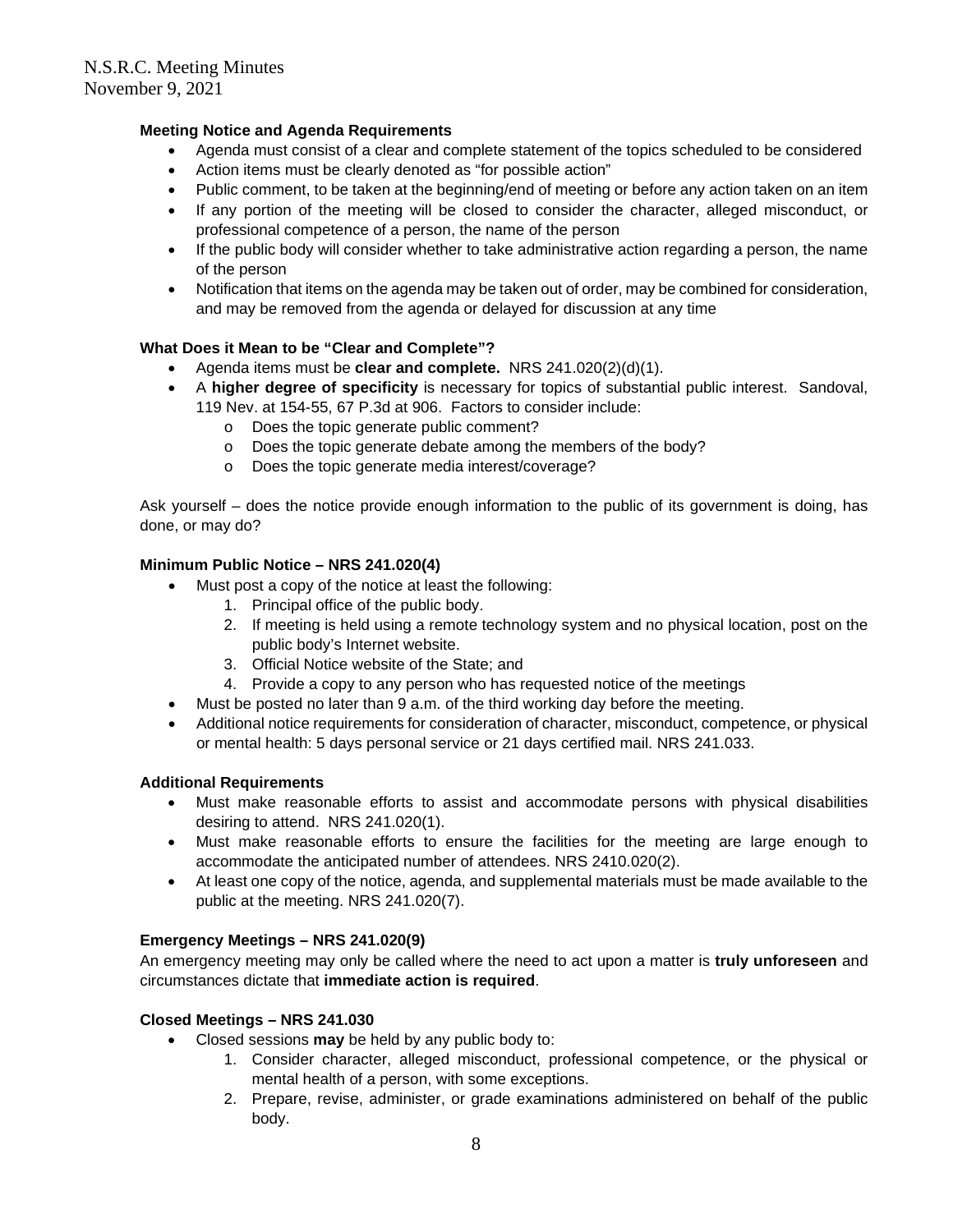- 3. Consider an appeal by a person of the results of an examination appeal by a person of the results of an examination administered on behalf of the public body.
- Closed sessions may not be held:
	- $\circ$  To discuss the appointment of any person to public office or as a member of a public body.
	- o To consider the character, alleged misconduct, or professional competence of an elected member of a public body, or a person who is an appointed public officer or who serves at the pleasure of a public body as a chief executive or administrative officer or in a comparable position

# **Public Comment**

- Restrictions on public comment must be specified on the Notice
- Restrictions must be reasonable "time, place, and manner" restrictions. NRS 241.020(d)(7). This means No:
	- o Halting comment based on viewpoint of speaker.
	- o Halting comment upon belief defamation is occurring; or
	- o Halting comment critical of a public official.
- A presiding officer may halt comments that become unduly repetitive or that stray from the scope of a specified agenda topic for which comment is offered, or halt conduct that is willfully disruptive.
- The OML does not "prevent the removal of any person who willfully disrupts a meeting to the extent that its orderly conduct is made impractical." NRS 241.030(4)(a).

## **Teleconferencing and Videoconferencing – NRS 241.023**

- Public body may conduct a meeting via teleconference or videoconference if:
	- 1. There is a quorum present either in person or by electronic means; and
	- 2. Either:
		- A. There is a physical location where the public is permitted to attend and participate; or
		- B. They can hear and observe the meeting, participate in the meeting by telephone, and provide live public comment during the meeting.
- Public body must make reasonable efforts to ensure that the members and the public can hear and observe each other.

### **Meeting Records – NRS 241.035**

- The public body shall keep written minutes of each meeting, including:
	- o Date, time, and place of the meeting.
	- o Roll call of members.
	- o Substance of all matters proposed, discussed, or decided.
	- o Substance of remarks made by the public if request is made that minutes reflect the remarks, or if written remarks are prepared, a copy of the remarks if submitted for inclusion in the minutes
- Public body shall approve the meeting minutes within 45 days after the meeting or at the next meeting
- Meeting minutes are public records

### **Violations**

- Action taken in violation of the OML is void. NRS 241.036
- The OAG has statutory enforcement powers under the OML and the authority to investigate and prosecute violations of the OML. NRS 241.037; NRS 241.039; NRS 241.040.
- If a violation is found, the public body must include an item on its next agenda which acknowledges the OAG's findings, and the OAG's opinion must be treated as supporting material for the item. NRS 241.0395.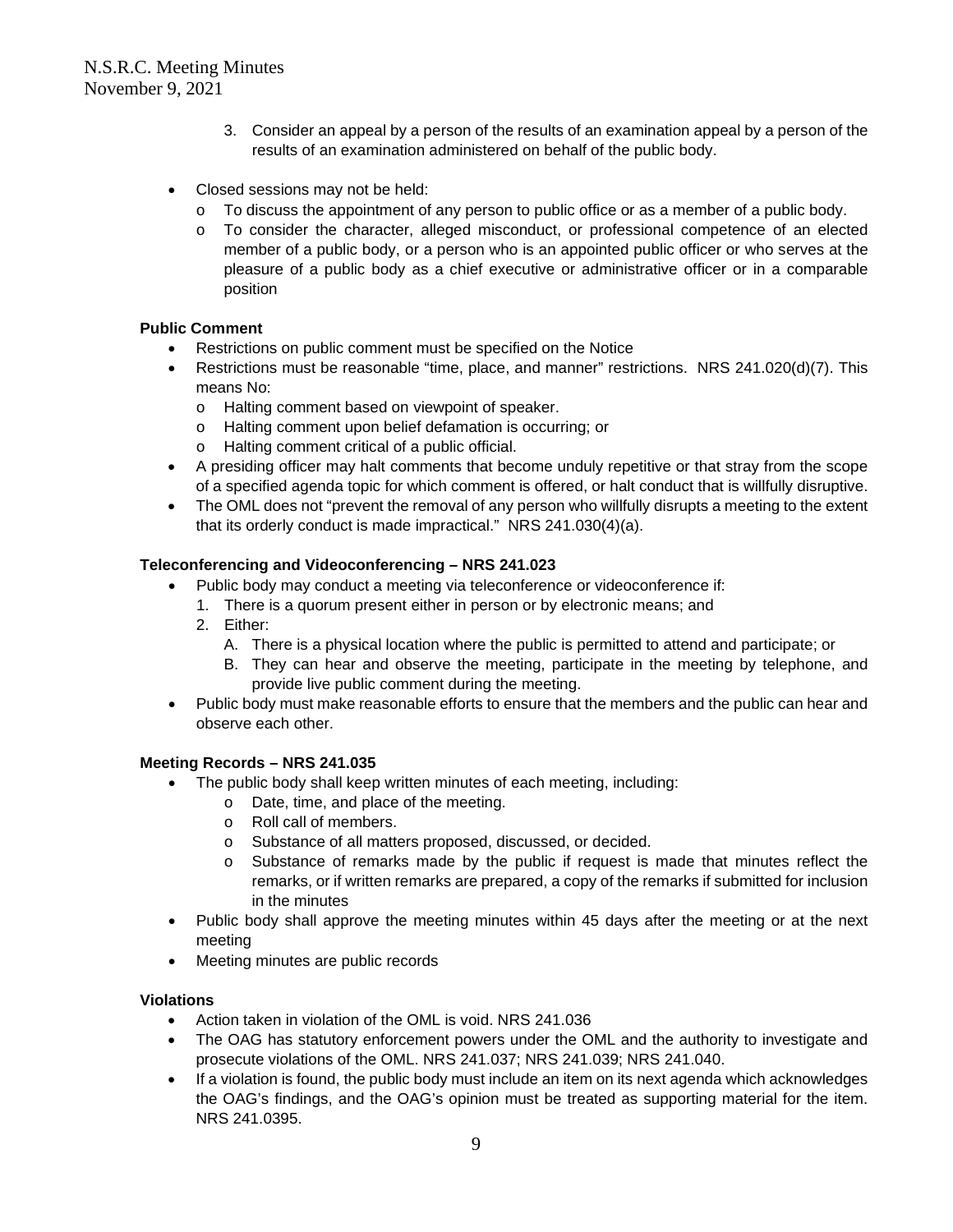# **Violations – Corrective Action**

- When a violation of the OML occurs or is alleged, the OAG recommends that the public body made every effort to promptly correct the apparent violation. NRS 241.0365.
- Corrective action is prospective only. NRS 241.0365(4).
- Corrective action requires that the public body engage in an independent deliberative action in full compliance with the OML.
- Corrective action must be clearly denoted by placing the term "for possible corrective action" next to the appropriate agenda item.

# **Violations – Criminal and Civil Penalties**

- Each member of a public body who attends a meeting where any violation of the OML occurs, has knowledge of the violation, and participates in the violation, is guilty of a misdemeanor. NRS 241.040.
- In addition to any criminal penalty, members may be subject to administrative fines (\$500 for first offense, \$1,000 for second offense, \$2,500 for third offense).
- No criminal or civil penalty may be imposed against a member if reliance on legal advice provided by an attorney of the public body.

# **Assembly Bill 253 (2021)**

- Public bodies not entirely comprised of elected officials may conduct meetings exclusively by means of remote technology systems
- To be able to hold a meeting using a remote technology system and no physical location, the public body must:
	- 1. Have an Internet website; and
	- 2. Post to that website the Notice and Agenda and supporting materials
- If conducting a meeting using a remote technology system and no physical location, notice must also include information on how the public may use the remote technology system to hear and observe the meeting, participate in the meeting by telephone, and provide live public comment during the meeting.
- Agenda and notice must be posted to the public body's website not later than 9 a.m. on the third working day before the meeting

# **Additional Points**

- Parliamentary procedure is not addressed in the OML Duties of the presiding officer, recognizing speakers, motions and voting, making a clear record.
- Disclosure and abstention prior to consideration of a topic in conformance with Ethics in Government Law (NRS Chapter 281A). Abstain only in a clear case where the independence of judgement of a reasonable person in your situation would be materially affected by the conflict of interest disclosed.

# 9. **DIVISION REPORT**

Sheena Childers, VR Bureau Chief. Ms. Childers provided staffing updates. Currently there are 137 positions between the Bureau of Vocational Rehabilitation and the Bureau of Persons who are Blind and Visually Impaired, 35 vacancies or 33% is the vacancy rate. Social medial being used for recruitment activities. Short fall of the vacancies are with the Rehabilitation Counselors two's and three's along with Rehabilitation Technicians.

Mr. Elez informed the council that there had been no fair hearings reported since the last meeting in September. Council of State Administrators of Vocational Rehabilitation (CSAVR) was just completed, most agencies are still struggling in hiring individuals. Struggles related to the new recruitment system that was